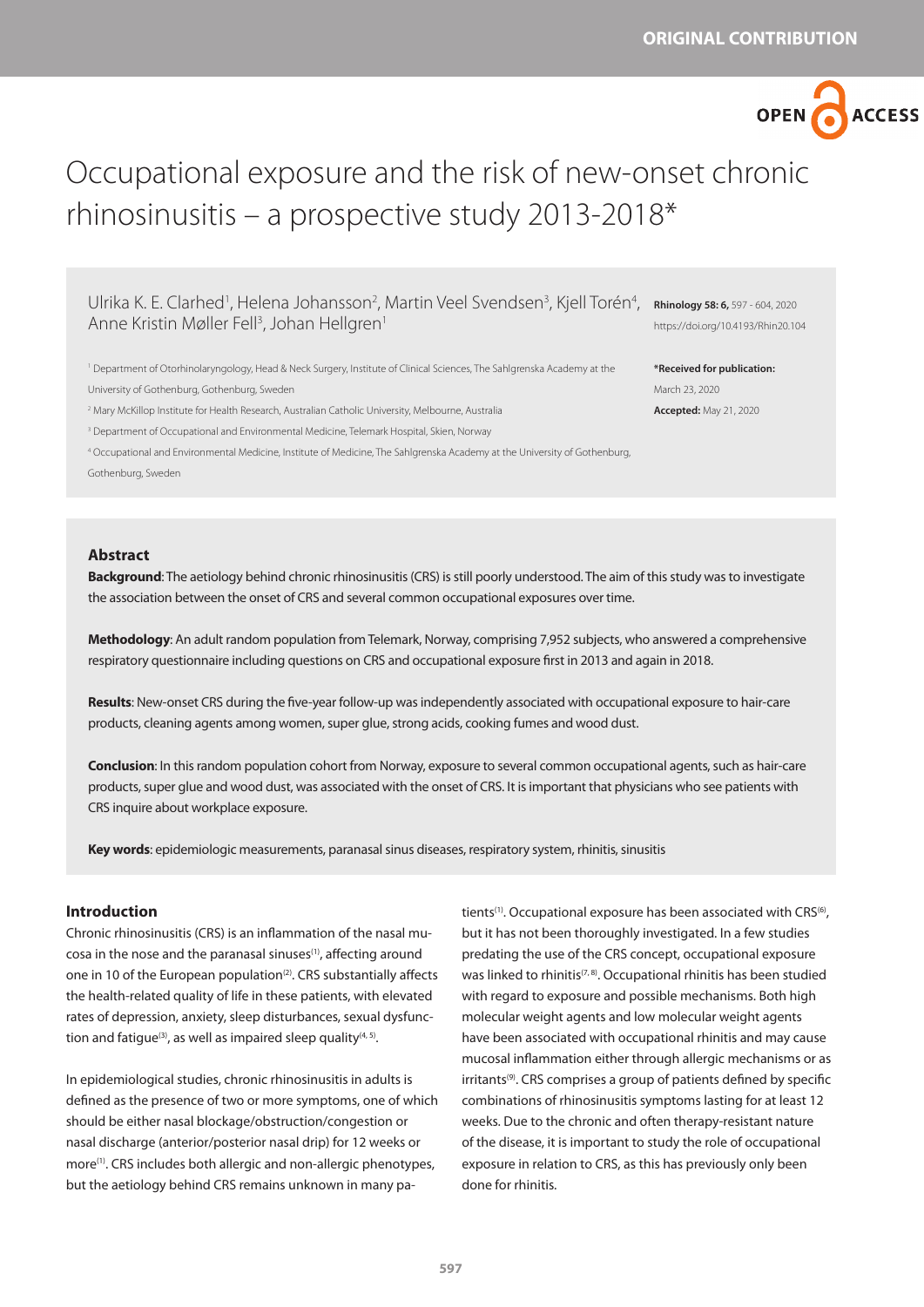We have previously reported cross-sectional data from a random population of 16,099 from the County of Telemark in Norway from 2013, in which participants answered a questionnaire on respiratory symptoms and occupational exposure. The prevalence of CRS was 9% and occupational exposure to paper dust and cleaning agents was independently associated with an increased risk of having CRS<sup>(10)</sup>. Since the baseline inclusion in 2013, the Telemark cohort has been followed up after five years. Our aim with this prospective study is to investigate the association between new-onset CRS and several common occupational exposures over time. To our knowledge, this is the first large, prospective, population-based study of CRS and occupational exposure over time.

#### **Materials and methods**

**Study population and design**

This is a prospective study of a random population from the County of Telemark, Norway, called the "Telemark Study". The study has previously been described in detail(10, 11). The County of Telemark has a population of about 170,000 inhabitants. A random sample of 50,000 subjects of working age, 16-50, was drawn in 2013 from the population registry and a postal questionnaire assessing nasal symptoms including CRS, asthma, smoking, atopy and occupational exposure was sent out. Two reminders were sent after 1½ months and three months. A fiveyear follow-up of the cohort was made in 2018 using the same questionnaire and reminder intervals.

A total of 16,099 subjects (33%) answered the questionnaire in 2013. Of the 16,099 subjects who answered the questionnaire in 2013, 7,952 (49%) responded in 2018. The inclusion and exclusion from the sample are further illustrated in Figure 1.

CRS was defined according to the European position paper on rhinosinusitis and nasal polyposis (EPOS) criteria, as the presence of two or more symptoms for ≥ 12 weeks, of which one should be either nasal blockage/obstruction/congestion or nasal discharge (anterior/posterior nasal drip), called "major symptoms", as well as additional symptoms, such as facial pain/ pressure and/or a reduction in or the loss of smell, called "minor symptoms"(1).

#### **Occupational exposure**

Self-reported occupational exposure to airborne irritants and sensitisers was assessed by a set of questions which are illustrated in Table 1. Atopy, asthma and smoking were assessed with the questions also listed in Table 1. The questions have previously been used in the European Community of Respiratory Health Survey, the West Sweden Asthma Study<sup>(12)</sup> and the Nord-Trøndelag Health Study (HUNT Study). Reported occupational exposure and baseline characteristics were based on the



Figure 1. Flowchart of the study population .

#### 2013 survey alone.

Fell et al.<sup>(13)</sup> made a principal component analysis (PCA) of the same exposure variables managed in this paper, due to the fact that some of the self-reported occupational exposures are correlated. This analysis yielded six main exposure groups, metals/ gases, damp/mould, exercise/cold, cleaning/cooking, organic dust and hair products/animals, which are used in the current paper. The main exposure variables were continuous and were calculated from a linear model with the exposures and their weights coming from the PCA.

Written and spoken information was given to all subjects and informed consent was collected. The study was approved by the Regional Committee for Medical and Health Research Ethics in Norway (2012/1665/REK sør-øst D).

### **Statistical analyses**

As we were only interested in new-onset CRS during the followup period, all subjects reporting CRS at baseline in 2013 were excluded. New-onset CRS during the follow-up period was calculated. When describing the study population, comparisons between subjects with new-onset CRS and non-CRS were made using Fisher's exact test and the chi-square test. P < 0.05 was considered significant. Univariable or multiple logistic regression was then applied to data, using CRS as the dependent variable and baseline characteristics or exposures as the independent variable. The odds ratio (OR) with 95% confidence interval (CI) was calculated for the likelihood of CRS. When the influence of six main groups of occupational exposure on CRS was investigated, a multiple logistic regression model was used with all six main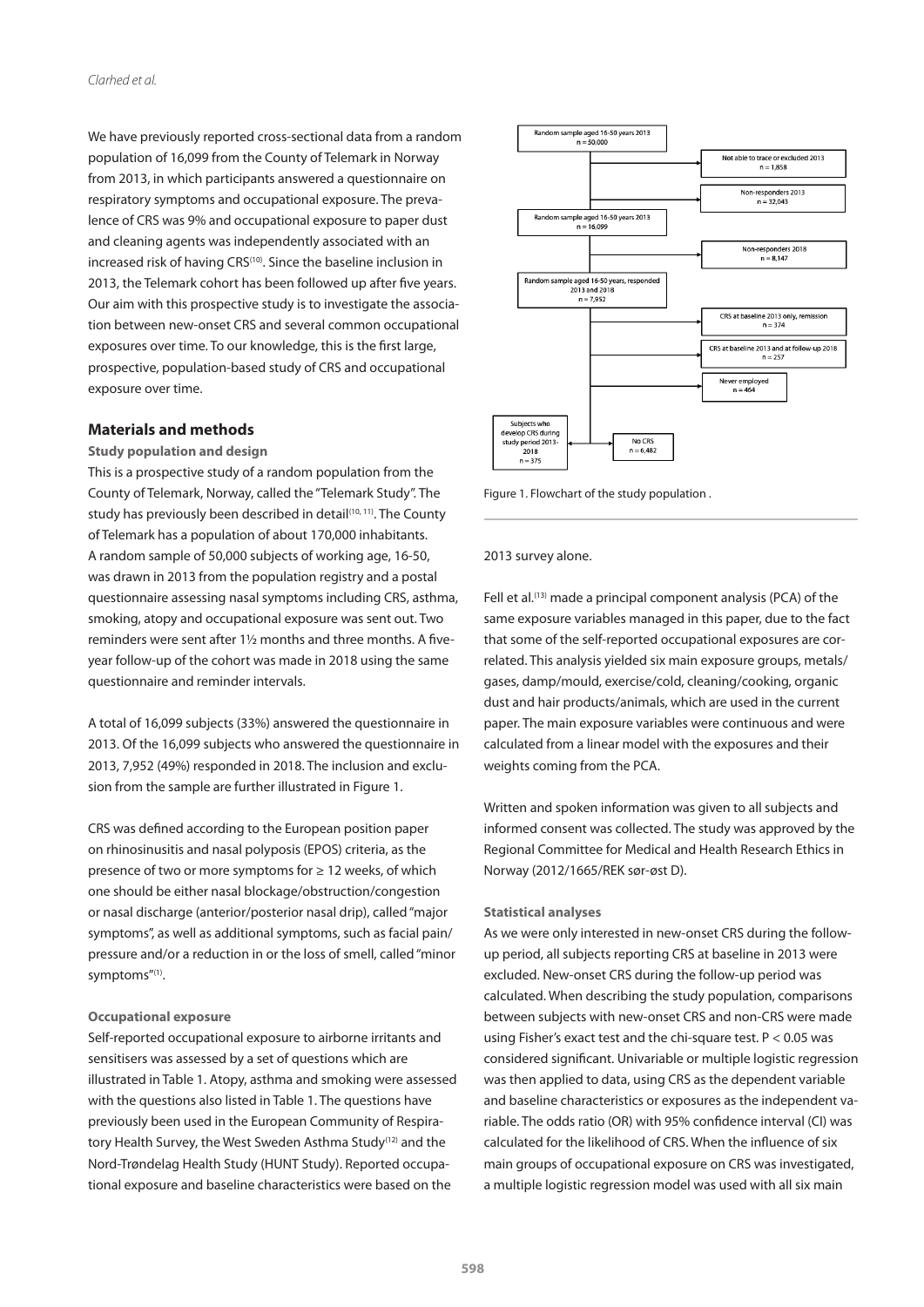Table 1. Definitions of background factors and occupational exposure.

| <b>Definition</b>  |                                                 | Questionnaire                                                                                                                      |
|--------------------|-------------------------------------------------|------------------------------------------------------------------------------------------------------------------------------------|
| Atopy              |                                                 | 'Do you have an allergy that affects your nose, including hay fever?'                                                              |
| Asthma             |                                                 | 'Has a physician ever diagnosed you with asthma?'                                                                                  |
| Smoking            |                                                 | 1.'Do you smoke every day?'<br>2. Do you only smoke occasionally?'<br>3.'Did you use to smoke?'                                    |
|                    | Ever smoking                                    | A positive answer to any of the three questions                                                                                    |
|                    | Current smoking                                 | A positive answer to 'Do you smoke every day?' or<br>'Do you only smoke occasionally?                                              |
| Gas exposure       |                                                 |                                                                                                                                    |
|                    | Cooking fumes                                   | 'Have you ever, in your work, been exposed to cooking fumes?'                                                                      |
|                    | Car/engine exhaust                              | 'Have you ever, in your work, been exposed to car/engine exhaust?'                                                                 |
|                    | Strong acids                                    | 'Have you ever, in your work, been exposed to strong acids?'                                                                       |
| Dust exposure      |                                                 |                                                                                                                                    |
|                    | Stone dust                                      | 'Have you ever, in your work, been exposed to stone dust?'                                                                         |
|                    | Flour/grain dust                                | 'Have you ever, in your work, been exposed to flour/grain dust?'                                                                   |
|                    | Wood dust                                       | 'Have you ever, in your work, been exposed to wood dust?'                                                                          |
|                    | Paper dust                                      | 'Have you ever, in your work, been exposed to paper dust?'                                                                         |
|                    | <b>Textile dust</b>                             | 'Have you ever, in your work, been exposed to textile dust?'                                                                       |
|                    | Metal dust                                      | 'Have you ever, in your work, been exposed to metal dust?'                                                                         |
| Other exposures    |                                                 |                                                                                                                                    |
|                    | Cleaning agents                                 | 'At work, have you worked with cleaning agents?'                                                                                   |
|                    | Super glue                                      | 'At work, have you worked with super glue?'                                                                                        |
|                    | Painting/varnishing                             | 'At work, have you worked with painting/varnishing?'                                                                               |
|                    | Welding/metal smoke                             | 'At work, have you worked with welding/metal smoke?'                                                                               |
|                    | Sewage                                          | 'At work, have you worked with sewage?'                                                                                            |
|                    | Hair-care products                              | 'At work, have you worked with hair-care products?'                                                                                |
|                    | Animals                                         | 'At work, have you worked with animals?'                                                                                           |
| Moisture exposure  |                                                 |                                                                                                                                    |
|                    | Moisture damage at work                         | 'Have you worked in workplaces with visible moisture damage?'                                                                      |
|                    | Mould at work                                   | Have you worked in workplaces with visible mould?'                                                                                 |
|                    | Smell of mildew at work                         | 'Have you worked in workplaces with a smell of mildew?'                                                                            |
|                    | Moisture damage at home in the last 10<br>years | 'Have you at any time over the course of the last 10 years seen signs of<br>moisture damage, water leakage or mildew in you home?' |
| Working conditions |                                                 |                                                                                                                                    |
|                    | Cold work                                       | 'Have you worked in workplaces with low temperatures (in the cold room or<br>outdoors in the winter)?'                             |
|                    | Physically strenuous job                        | 'Have you had a physically strenuous job (so that you have been out of breath<br>and sweaty)?'                                     |
|                    | Heavy lifting                                   | 'Have you had work with repetitive heavy lifting?'                                                                                 |
|                    |                                                 |                                                                                                                                    |

groups, gender, age, allergy, atopy and smoking, in the same model. When the influence of single exposure was investigated, exposures and baseline characteristics that had a p-value of < 0.05 in the univariate analyses were used in a forward multiple logistic regression model with CRS as the dependent variable.

## **Results**

The five-year cumulative incidence of new-onset CRS in the Telemark population between 2013 and 2018 was 5.5% (95% CI 4.9, 6.0). When stratified for gender, the cumulative incidence was 5.7% (95% CI 4.8, 6.6) for men and 5.3% (95% CI 4.6, 6.0) for women (p-value 0.55). When stratified for age, the five-year cumulative incidence was 7.4% (95% CI 6.0, 8.8) for the ages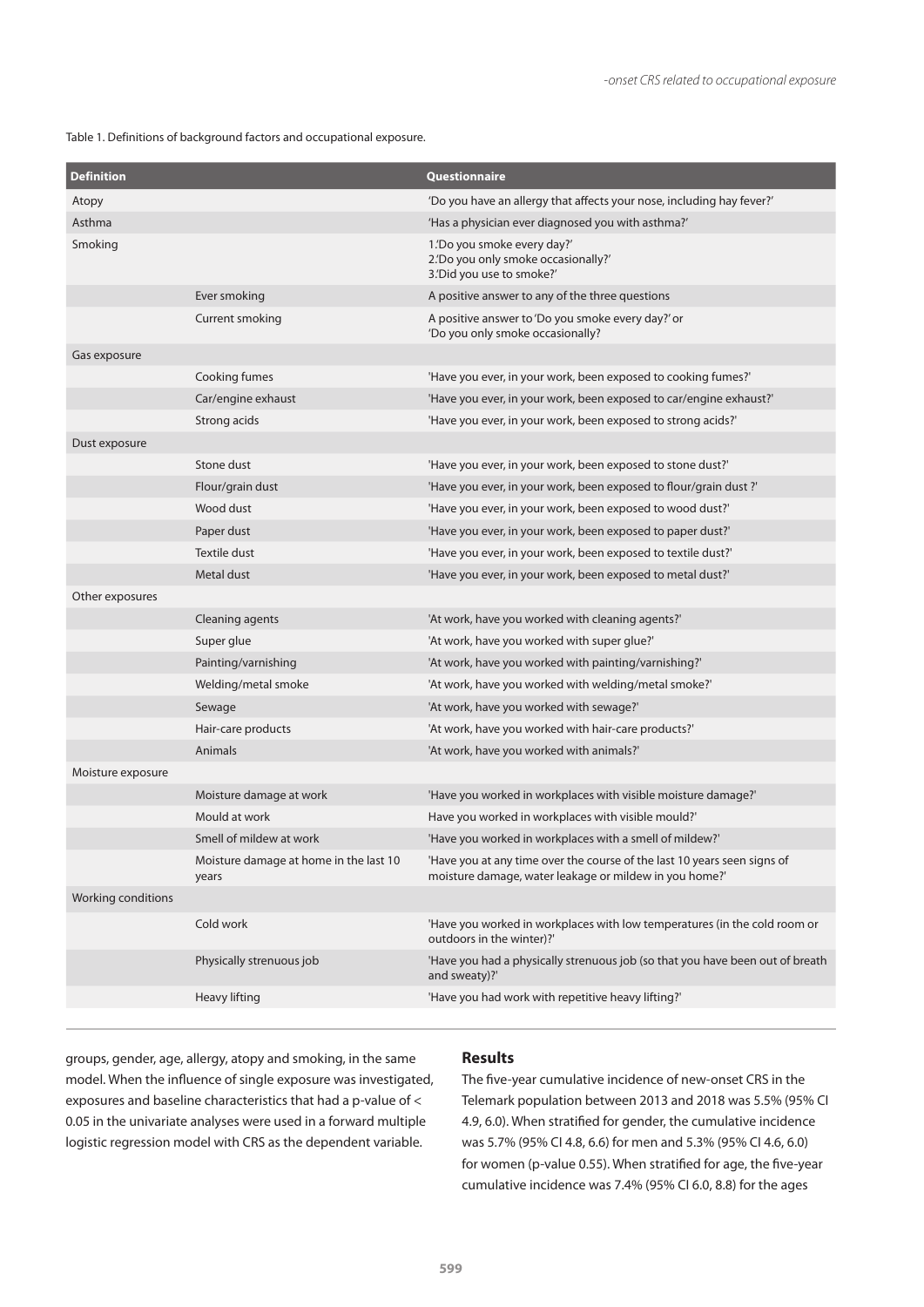Table 2. Description of study population (n=6857) with regard to age, gender, smoking habits, asthma and atopy.

|                      | <b>CRS</b><br>$(n=375)$ | <b>Non-CRS</b><br>$(n=6,482)$ | <b>Total</b> | Pa      |
|----------------------|-------------------------|-------------------------------|--------------|---------|
| Age                  |                         |                               |              | 0.0012  |
| 16-30 years, n (%)   | 106(7)                  | 1321 (93)                     | 1427         |         |
| 31-40 years, n (%)   | 89(5)                   | 1749 (95)                     | 1838         |         |
| 41-50 years, n (%)   | 180(5)                  | 3412 (95)                     | 3592         |         |
| Gender               |                         |                               |              | 0.55    |
| Female gender, n (%) | 215(5)                  | 3828 (95)                     | 4043         |         |
| Male gender, n (%)   | 160(6)                  | 2654 (94)                     | 2814         |         |
| Smokingb             |                         |                               |              | 0.0048  |
| Never, n (%)         | 187(5)                  | 3651 (95)                     | 3838         |         |
| Past, n (%)          | 85(5)                   | 1497 (95)                     | 1582         |         |
| Current, n (%)       | 103(7)                  | 1334 (93)                     | 1437         |         |
| Asthma               |                         |                               |              |         |
| No, n (%)            | 310(5)                  | 5924 (95)                     | 6234         | < 0.001 |
| Yes, n (%)           | 65 (10)                 | 558 (90)                      | 623          |         |
| Atopy                |                         |                               |              | < 0.001 |
| No, n (%)            | 205(4)                  | 4703 (96)                     | 4908         |         |
| Yes, n (%)           | 170 (9)                 | 1779 (91)                     | 1949         |         |

<sup>a</sup> Fisher's exact test and chi-square test; <sup>b</sup> Occasionally is set to current.

of 16-30, 4.8% (95% CI 3.8, 5.9) for the ages of 31-40 and 5.0% (95% CI 4.3, 5.7) for the ages of 41-50 (p-value 0.0012 for the age groups compared to one another).

A description of the study group is given in Table 2. Both asthma and atopy were more common in subjects who developed CRS compared with non-CRS (17% and 9% p-value <0,001, 45% and 27% p-value <0,001, respectively).

In the univariable analysis (Table 3), all the occupational exposures except paper dust and sewage were associated with an increased risk of new-onset CRS. Variables with p < 0.05 in the univariable analysis were then included in the forward multiple logistic regression analysis.

In the multiple logistic regression analysis (stepwise forward), hair-care products, super glue, strong acids, cooking fumes, wood dust, atopy, asthma and current smoking were statistically significantly associated with the risk of developing CRS (Table 4). Other variables in Table 3 were not statistically significantly associated with the risk of developing CRS adjusted for hair-care products, super glue, strong acids, cooking fumes, wood dust, atopy, asthma and current smoking. Females and males were also studied separately (Table 4). New-onset CRS in females was

Table 3. OR (univariable logistic regression analysis of CRS and different types of occupational exposure for the whole cohort and stratified by gender).

|                           | <b>All</b><br>$(n=6,857)$<br>OR <sub>mi</sub> (95% CI) | <b>Female</b><br>$(n=4,043)$<br>OR <sub>ini</sub> (95% CI) | <b>Male</b><br>$(n=2,814)$<br>OR <sub>mi</sub> (95% CI) | $n*$ |
|---------------------------|--------------------------------------------------------|------------------------------------------------------------|---------------------------------------------------------|------|
| Cooking fumes             | $1.59(1.24-2.03)$                                      | $1.76(1.31 - 2.36)$                                        | $1.37(0.85 - 2.21)$                                     | 1179 |
| Car/engine exhaust        | $1.59(1.23 - 2.05)$                                    | $1.82(1.14-2.91)$                                          | $1.55(1.12-2.16)$                                       | 1066 |
| Strong acids              | $1.75(1.34-2.29)$                                      | 2.02 (1.38-2.97)                                           | $1.52(1.03 - 2.23)$                                     | 821  |
| Stone dust                | $1.45(1.11-1.90)$                                      | $0.79(0.37-1.71)$                                          | $1.72(1.24-2.39)$                                       | 968  |
| Flour/grain dust          | $1.75(1.23 - 2.48)$                                    | $2.04(1.32 - 3.16)$                                        | $1.37(0.76 - 2.47)$                                     | 431  |
| Wood dust                 | $1.56(1.19-2.06)$                                      | $1.71(0.99-2.96)$                                          | $1.54(1.10-2.18)$                                       | 859  |
| Paper dust                | $1.25(0.91-1.71)$                                      | $1.20(0.79-1.82)$                                          | $1.33(0.81 - 2.19)$                                     | 700  |
| Metal dust                | $1.61(1.23-2.10)$                                      | $1.11(0.54-2.29)$                                          | $1.83(1.32 - 2.55)$                                     | 880  |
| Cleaning agent            | $1.51(1.22-1.86)$                                      | $1.89(1.43 - 2.50)$                                        | $1.15(0.82 - 1.60)$                                     | 2798 |
| Super glue                | $1.78(1.34-2.36)$                                      | $1.79(1.07 - 3.01)$                                        | $1.80(1.26 - 2.58)$                                     | 723  |
| Painting/varnishing       | $1.66(1.27-2.16)$                                      | $1.31(0.76 - 2.26)$                                        | $1.88(1.35-2.62)$                                       | 897  |
| Welding/metal smoke       | $1.66(1.27 - 2.16)$                                    | 1.77 (0.84-3.70                                            | $1.76(1.27 - 2.44)$                                     | 899  |
| Sewage                    | $1.46(0.99-2.13)$                                      | $1.89(0.86 - 4.17)$                                        | $1.33(0.85 - 2.08)$                                     | 409  |
| Hair-care products        | $2.15(1.42 - 3.25)$                                    | $2.17(1.38-3.43)$                                          | $2.59(0.89 - 7.52)$                                     | 253  |
| Animals                   | $1.75(1.28-2.39)$                                      | $2.04(1.35-3.07)$                                          | $1.42(0.87 - 2.32)$                                     | 563  |
| Moisture/mould/mildew     | $1.59(1.25-2.03)$                                      | $1.46(1.03-2.06)$                                          | $1.73(1.23-2.43)$                                       | 1247 |
| Cold                      | $1.38(1.11-1.71)$                                      | 1.47 (1.08-1.99)                                           | $1.29(0.94-1.78)$                                       | 2115 |
| Physically strenuous work | $1.46(1.18-1.80)$                                      | $1.34(1.01-1.78)$                                          | $1.70(1.19-2.41)$                                       | 3013 |

\* Number of individuals with exposure.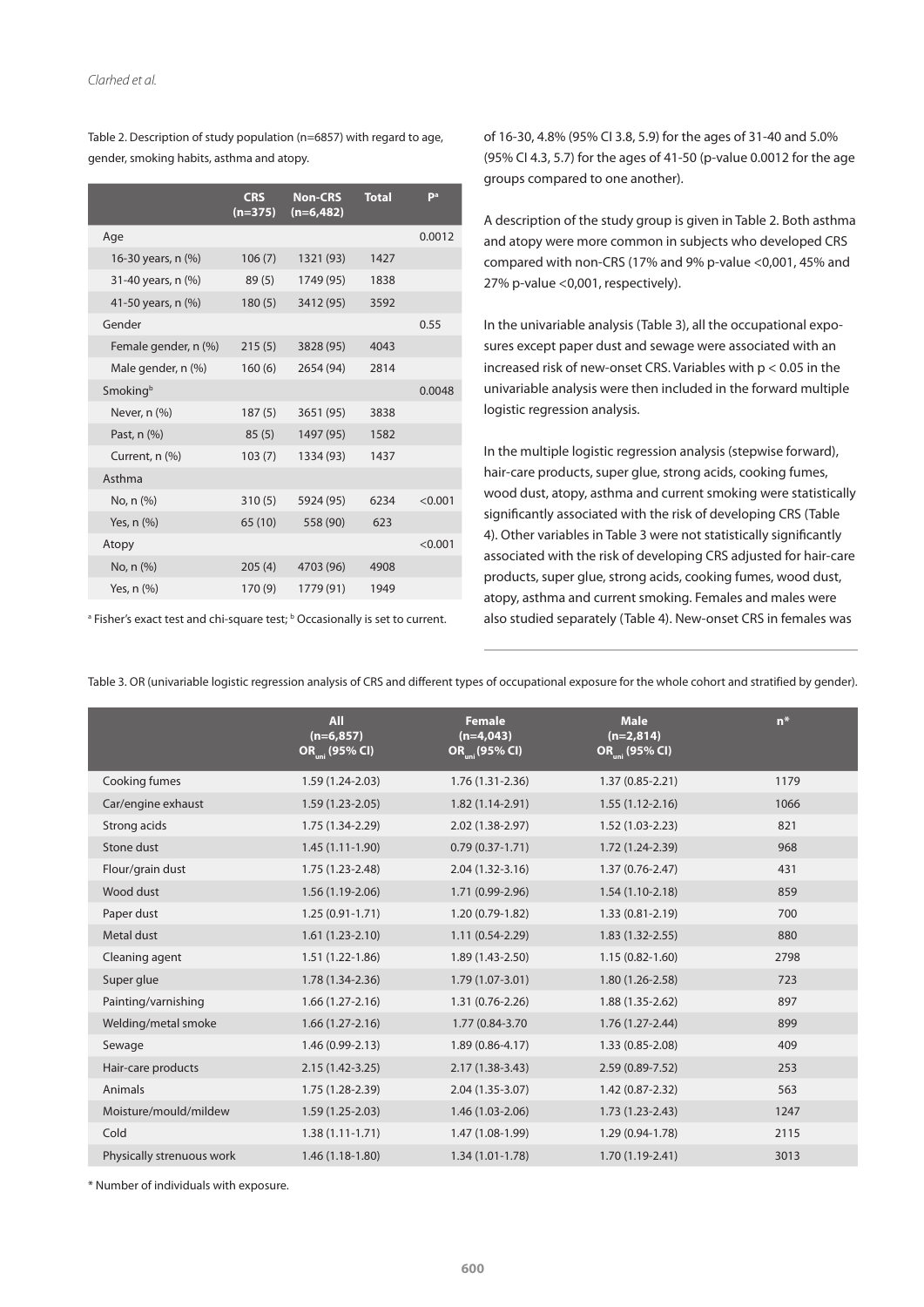Table 4. OR<sub>3di</sub> (odds ratio, forward multiple logistic regression analysis of risk of CRS and different types of occupational exposure for the whole cohort and stratified by gender adjusted for the other occupational exposures in this table and age, atopy, asthma and smoking). Variables with p<0.05 in the univariable analysis (Table 3) were included in the forward multiple logistic regression analysis. The remaining variables were not statistically significantly associated with CRS (p>0.05, not shown) when adjusted for the variables in the table below.

| Only ever employed<br>$(n=6857)$ | OR (95% CI)       | Two-sided p-value |
|----------------------------------|-------------------|-------------------|
| Hair-care products               | 1.67 (1.09, 2.56) | 0.019             |
| Super glue                       | 1.44 (1.06, 1.95) | 0.019             |
| Strong acids                     | 1.42 (1.07, 1.89) | 0.015             |
| Cooking fumes                    | 1.38(1.07, 1.77)  | 0.014             |
| Wood dust                        | 1.36 (1.02, 1.82) | 0.039             |
| Female                           |                   |                   |
| Animals                          | 1.60 (1.05, 2.45) | 0.030             |
| Cleaning agent                   | 1.57(1.16, 2.11)  | 0.0032            |
| Strong acids                     | 1.57 (1.05, 2.34) | 0.027             |
| Male                             |                   |                   |
| Metal dust                       | 1.57(1.11, 2.23)  | 0.012             |
| Stone dust                       | 1.49 (1.05, 2.11) | 0.024             |

Table 5.  $OR_{ad}$  (multiple logistic regression analysis of CRS and the six main exposure groups, adjusted for age, gender, smoking, asthma, atopy, the other exposure groups included in the model) and stratified by gender.

|                                             | OR <sub>adi</sub> (95% CI) Two-sided p-value |                          |                              |  |
|---------------------------------------------|----------------------------------------------|--------------------------|------------------------------|--|
|                                             | <b>Only ever</b><br>employed<br>$n=6,857$    | <b>Male</b><br>$n=2,814$ | <b>Female</b><br>$n = 4,043$ |  |
| Metal and<br>gases<br>(OR per SD)           | 1.27<br>(1.13, 1.42)                         | 1.33<br>(1.16, 1.53)     | 1.12<br>(0.86, 1.47)         |  |
| Damp and<br>mould<br>(OR per SD)            | 1.13<br>(1.02, 1.25)                         | 1.08<br>(0.94, 1.24)     | 1.16<br>(0.99, 1.36)         |  |
| Exercise and<br>cold<br>(OR per SD)         | 1.10<br>(0.97, 1.24)                         | 1.14<br>(0.95, 1.36)     | 0.99<br>(0.82, 1.19)         |  |
| Cleaning and<br>cooking<br>(OR per SD)      | 1.15<br>(1.03, 1.29)                         | 0.98<br>(0.80, 1.20)     | 1.28<br>(1.11, 1.48)         |  |
| Organic dust<br>(OR per SD)                 | 1.10<br>(1.0008, 1.2142)                     | 1.15<br>(0.98, 1.34)     | 1.06<br>(0.93, 1.21)         |  |
| Hair products<br>and animals<br>(OR per SD) | 1.14<br>(1.03, 1.26)                         | 1.03<br>(0.84, 1.25)     | 1.18<br>(1.06, 1.33)         |  |

associated with animals, cleaning agents and strong acids. Newonset CRS in males was associated with metal dust and stone dust. New-onset CRS was also associated with atopy (OR 1.98, 95% CI 1.59, 2.47 p-value <0.001), asthma (OR 1.69, 95% CI 1.26, 2.27 p-value <0.001) and current smoking (OR 1.44, 95% CI 1.13, 1.83 p-value 0.0028) (not shown). Young age was also associated with new-onset CRS (OR per year 0.98, 95% CI 0.973, 0.995 pvalue 0.0051) (not shown).

In the multiple logistic regression analysis of the six main groups of occupational exposure, metals/gases, damp/mould, cleaning/ cooking, organic dust and hair-products/animals were independently related to new-onset CRS (Table 5).

#### **Discussion**

To our knowledge, this is the first large, prospective, populationbased cohort of adult subjects where new-onset CRS has been studied during a five-year period in relation to occupational exposure. The overall five-year incidence of new-onset CRS was 5.5% (95% CI 4.9, 6.0) and the most consistent findings were that exposure to hair-care products, cleaning agents among women, super glue, cooking fumes, wood dust and young age were associated with new-onset CRS. When analysing six main exposure groups, metals/gases, damp/mould, cleaning/cooking, organic dust and hair-care products/animals were found to be independently associated with new-onset CRS.

The observed association between the development of CRS and exposures indicates the need for greater focus on the identification and reduction of occupational exposure when making clinical assessments of patients with CRS.

Our data show that working with hair-care products increases the risk of CRS, which is consistent with previous studies showing an increased risk of respiratory problems in this group<sup>(14,</sup> <sup>15)</sup>. Likewise, exposure to glue has previously been reported to contribute to the development of asthma and rhinitis(16, 17). We can only speculate about the specific occupations of subjects who report exposure to hair-care products and glue. They may include occupations such as hairdressers, dental technicians and nail artists. These working groups are not only exposed to aerosols and vapours but are also in contact with the substances through the skin, which is an additional exposure pathway that needs further investigation. When applying protective measures, both aerosol exposure and dermal contact should be avoided until proven otherwise.

New-onset CRS among females was also associated with cleaning agents in this study. This is in accordance with previous studies<sup> $(7, 10, 18)$ </sup> and, to our knowledge, this is the first large, population-based study to confirm the connection between new-onset CRS and cleaning agents. Cleaning agents have also been linked to work-related asthma<sup>(19, 20)</sup> and a recent study by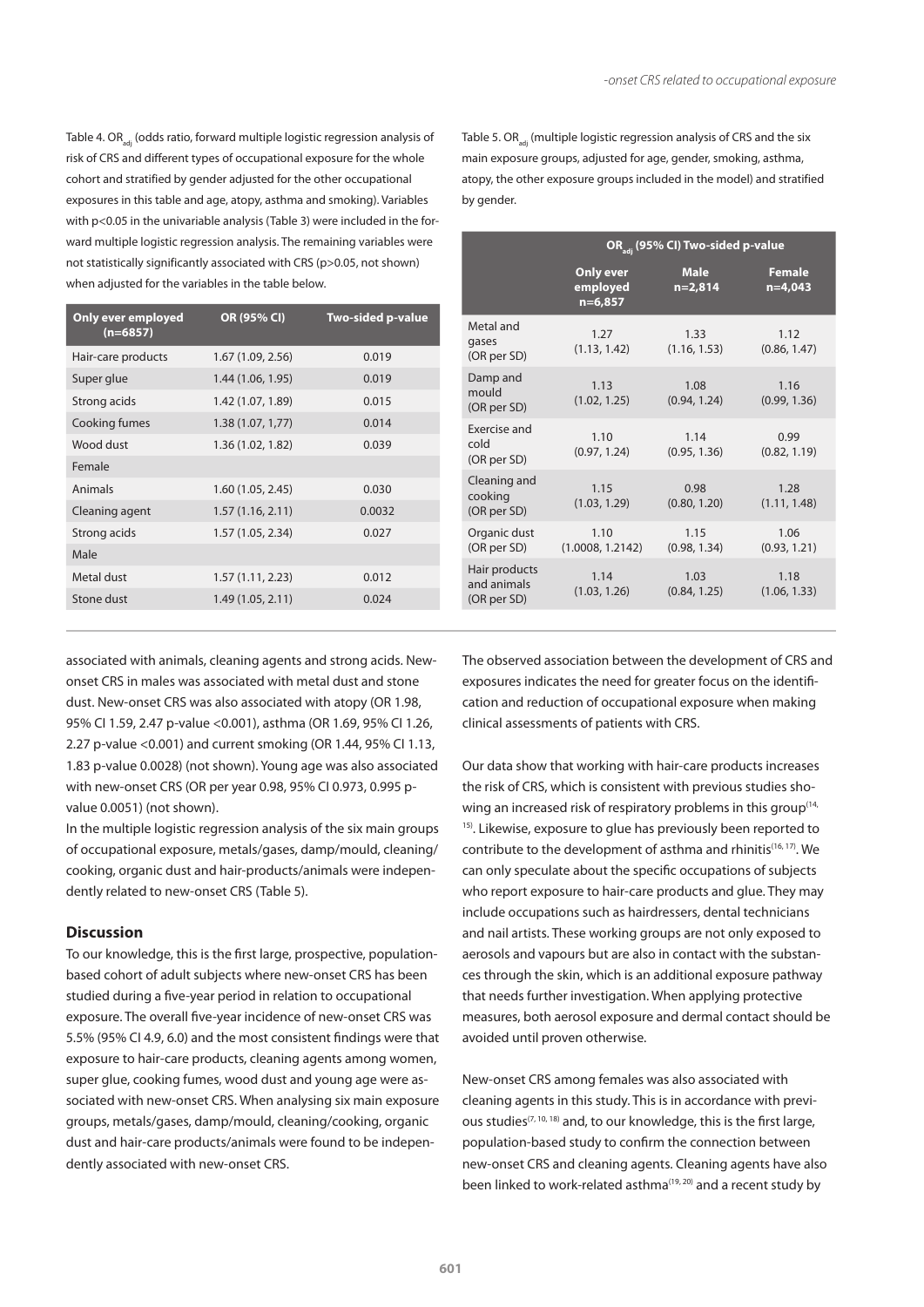Rosenman et al. showed that the percentage of work-related asthma cases from cleaning products was unchanged over the years(21). This indicates that further research and preventive measures are needed to avoid a harmful impact on the respiratory system.

Occupational exposure to strong acids, such as hydrochloric acid, sulphuric acid and nitric acid, was also found to increase the risk of developing CRS in our study. To our knowledge, strong acids and their association with CRS have not previously been studied. However, previous studies show that they may have a harmful impact on the lower airways<sup>(22-24)</sup>. We hypothesise that the cause of damage is the vapourisation of the acids which are then inhaled. Industrial workers in the Telemark region have worked with these acids and their occupations include bricklaying, industrial cleaning and industrial production.

Cooking fumes were also related to an increased risk of CRS in our study. To our knowledge, occupational exposure to cooking fumes and its relationship to CRS has not been previously studied. However, previous studies have shown that cooking fumes have a negative impact on the lower airways<sup>(25, 26)</sup>.

In the present study, wood dust was related to an increased risk of new-onset CRS. Wood dust exposure has previously been associated with nasal symptoms and chronic inflammatory rhinitis in nasal cytology<sup>(27, 28)</sup>. Our findings further strengthen this correlation. Wood dust has also been associated with lower airway disease and a decline in lung function among women $(29)$ . The inhaled air often passes the nose first before reaching the lungs and the nose also acts as the first line of defence against inhaled particles and fumes. Since the respiratory mucosa of the nose, sinuses and bronchi is similar, the inflammatory response can also be expected to be similar.

As some of the occupational exposures are closely related to each other, we also conducted an analysis of six main exposure groups and their relationship to CRS. We found that metals/gases, damp/mould, cleaning/cooking, organic dust and hair-care products/animals were associated with new-onset CRS. From this, we are not able to discern which specific exposure could be the cause of CRS. However, this illustrates that larger population studies are needed and that additional exposures could be relevant regarding new-onset CRS. Protecting the airway from exposure should be considered and implemented in all occupational environments at risk. In developed countries, such as those in Scandinavia, this should be possible to achieve.

At baseline in 2013, the prevalence of CRS in the Telemark population was 9%, which correlates well with other studies<sup> $(2, 30)$ </sup>. Population-based studies in general and, in particular, unselected populations regarding the incidence of CRS are few in number. In a Canadian study by Xu Y et al., the mean incidence of CRS was 2.5 per 1,000 population<sup>(31)</sup>. This study was, however, based on health-care registers where CRS was diagnosed and coded by a physician after the patient sought medical care and it was not based on self-reported symptoms in a general population. A study by Novis et al. showed that patients diagnosed with CRS by a non-otorhinolaryngologist are unlikely to fulfil the diagnostic criteria for CRS(32) and these data should be used with caution. In this study, the cumulative five-year incidence was 5.5%, which is surprisingly high, given that the subjects in this study were aged between 16 and 55. In younger age groups, CRS without nasal polyps is more common; this includes allergic rhinitis that has a peak onset around 20 years of age $(1)$ . CRS with nasal polyps typically starts at a later age<sup>(33)</sup>. In this questionnaire-based study, we are unable to distinguish between the two, as they exhibit similar symptoms. It is possible, however, that the subjects who reported CRS in 2013 and who were excluded from this study represented more allergic rhinitis since the mean age was lower. The fact that the risk of having new-onset CRS decreased with increasing age in this study adds further support. As the cohort is getting older, other aetiological factors could be of importance and occupational exposure is one potential aetiological factor in CRS that is likely to develop after some time. A previous study has shown that the prevalence of CRS increases with age and levels off at around 60<sup>(34)</sup>. CRS is a chronic disease which persists over time and its prevalence may thus increase over time, despite a decreasing incidence.

Smoking is a known risk factor for asthma<sup>(35)</sup>, as well as CRS, as we have previously demonstrated<sup>(10)</sup>. The present study illustrates that current smokers run a 44% higher risk of developing CRS compared with the non-CRS group (OR 1.44, 95% CI 1.13, 1.83, p-value 0.0028). This study also shows that asthma (OR 1.69, 95% CI 1.26, 2.27, p-value <0.001) and atopy (OR 1.98, 95% CI 1.59, 2.47, p-value <0.001) are associated with new-onset CRS when adjusted for the other variables in Table 4 as well as age, atopy, asthma and smoking. Previous studies have also confirmed the association between asthma and atopy and CRS<sup>(36, 37)</sup>, but the mechanisms involved are still unclear. A case-control study showed that patients with rhinosinusitis who need surgery, especially repeated surgery, are more likely to have been exposed to inhaled noxious agents at work than controls<sup>(38)</sup>.

The study has several strengths and weaknesses. One important strength of this study is the large number of subjects from the same industrialised, geographical area. Studying one geographical area may introduce bias that could reduce the generalisation of the results. The random population in this study had the same prevalence of smoking and asthma as the general population in Norway<sup>(39)</sup>. A multicentre study would have reduced any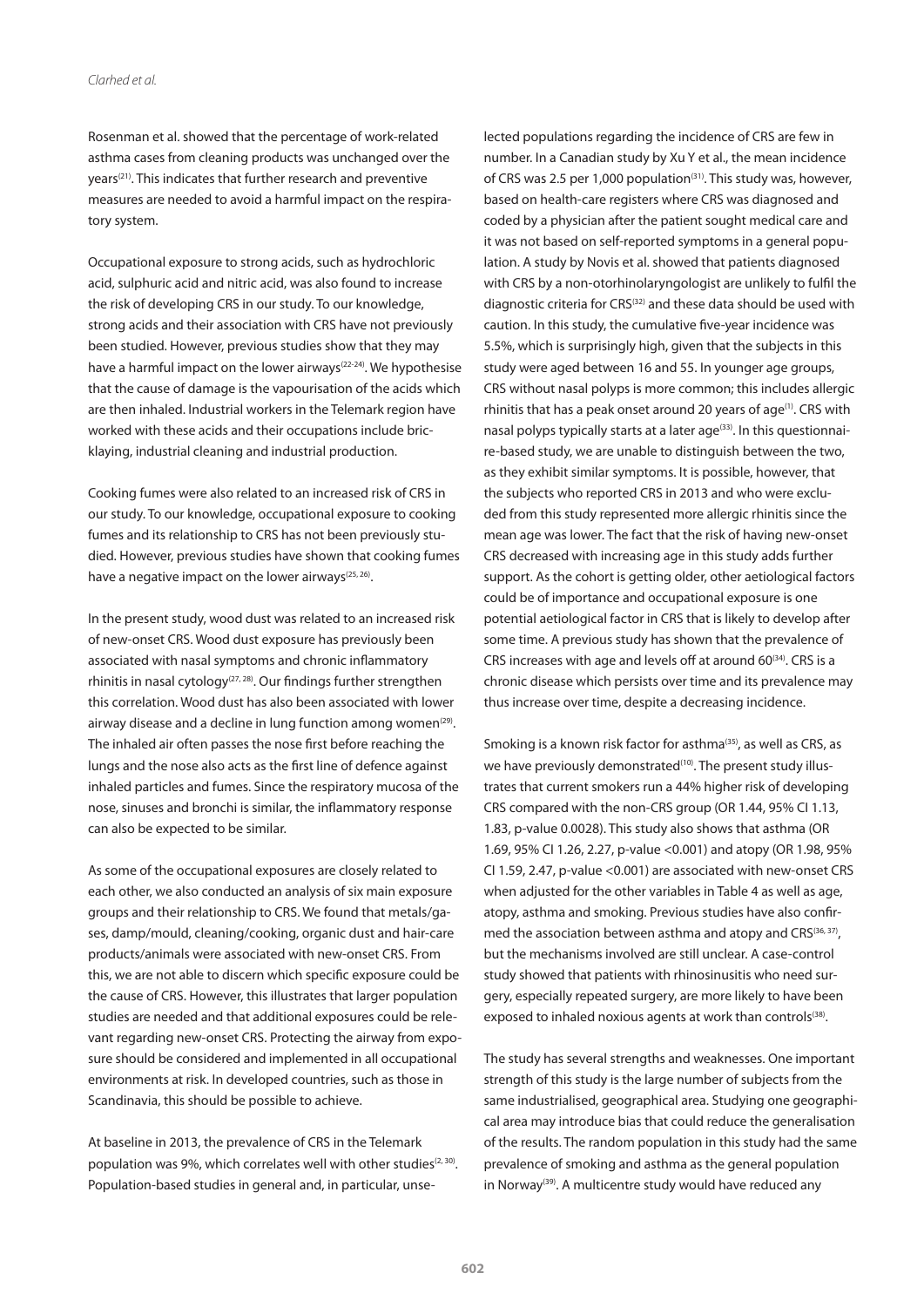systematic bias related to the Telemark population, but it could also introduce bias related to different definitions of symptoms or exposures between populations. Another strength is the longitudinal and prospective design of the study which allows us to follow individuals over a period of five years. Self-reported questionnaire data without a clinical validation using a nasal endoscopy and/or a CT scan may, however, lead to misclassification. However, previous work has shown that a symptombased definition of CRS as stated by the EPOS has a reasonable correlation to endoscopic findings and should be sufficient for use in epidemiological studies<sup>(40)</sup>. Other studies have also demonstrated an acceptable correlation between symptom-based CRS and CT findings and clinical diagnosis by a trained otorhinolaryngologist respectively<sup>(41, 42)</sup>. It should also be noted that selfreported exposure may both over- and underestimate the actual exposure, especially if there has been a long delay between the exposure and the self-report. Subjects who have developed symptoms may also be more prone to report exposure, but the longitudinal design should reduce the risk of this bias, as exposure is reported prior to the development of CRS. The response rate in this study was comparable to that in other recent population-based studies(11). There is a risk that subjects with CRS symptoms who have been exposed to airborne irritants and sensitisers are over-represented among the respondents and that this would thus result in an increased incidence of CRS. The overall prevalence of CRS at inclusion in this study, in 2013, was, however, 9%, which is similar to that in other studies<sup> $(2, 30)$ </sup>. When analysing multiple variables, as has been done in the present study, there is always the risk of mass significance. However, the occupational exposures have not been randomly chosen, but each variable is a well-established risk factor for airway disease. The aim of this study, as stated in the introduction, was

to study new-onset CRS in relation to occupational exposures. It was therefore not possible to study other important aspects, such as the correlation with disease severity or response to treatment.

## **Conclusion**

To our knowledge, this is the first large, prospective, populationbased cohort of adult subjects, where new-onset CRS has been studied during a five-year period in relation to occupational exposure. The overall five-year incidence of new-onset CRS was 5.5% (95% CI 5.0, 6.0) and the most consistent findings were that exposure to hair-care products, cleaning agents among women, super glue, cooking fumes, wood dust and young age were associated with new-onset CRS. It is important that physicians treating patients with CRS are aware of this possible relationship and ask patients about workplace exposure.

## **Acknowledgements**

The authors would like to thank Geir Klepaker, Hilde Jernkvist, Cathrine Goberg Olsen, Gølin Finkenhagen Gundersen and Nikola Zivadinovic, who collected the data in Norway. Sources of funding: The Medical Society of Gothenburg (GLS), ALF Regional and governmental funding, Swedish Association for Otorhinolaryngology Head & Neck Surgery, Telemark Hospital, Norway.

## **Authorship contribution**

UKEC, JH, HJ and MVS wrote the paper. All other authors commented and reviewed and gave their final approval.

## **Conflict of interest**

The authors declare that they have no competing interests.

### **References**

- 1. Fokkens WJ, Lund VJ, Hopkins C, et al. European Position Paper on Rhinosinusitis and Nasal Polyps 2020. Rhinology 2020;58:1-464.
- 2. Hastan D, Fokkens WJ, Bachert C, et al. Chronic rhinosinusitis in Europe--an underestimated disease. A GA<sup>2</sup>LEN study. Allergy 2011;66:1216-23.
- 3. Rudmik L, Smith TL. Quality of life in patients with chronic rhinosinusitis. Curr Allergy Asthma Rep 2011;11:247-52.
- 4. Bengtsson C, Jonsson L, Holmström M, et al. Incident Chronic Rhinosinusitis Is Associated With Impaired Sleep Quality: Results of the RHINE Study. J Clin Sleep Med 2019;15:899-905.
- 5. Ylitalo-Heikkilä M, Virkkula P, Sintonen H, Lundberg M, Roine RP, Hytönen M. Different rhinologic diseases cause a similar multidimensional decrease in generic healthrelated quality of life. Clin Otolaryngol

2018;43:1487-93.

- 6. Koh DH, Kim HR, Han SS. The relationship between chronic rhinosinusitis and occupation: the 1998, 2001, and 2005 Korea National health and nutrition examination survey (KNHANES). Am J Ind Med 2009;52:179-84.
- 7. Hellgren J, Lillienberg L, Jarlstedt J, Karlsson G, Torén K. Population-based study of noninfectious rhinitis in relation to occupational exposure, age, sex, and smoking. Am J Ind Med 2002;42:23-8.
- 8. Radon K, Gerhardinger U, Schulze A, et al. Occupation and adult onset of rhinitis in the general population. Occup Environ Med 2008;65:38-43.
- 9. Hox V, Steelant B, Fokkens W, Nemery B, Hellings PW. Occupational upper airway disease: how work affects the nose. Allergy 2014;69:282-91.
- 10. Clarhed UKE, Svendsen M, Schiöler L, et al. Chronic Rhinosinusitis Related to

Occupational Exposure: The Telemark Population Study. J Occup Environ Med 2018;60:656-60.

- 11. Abrahamsen R, Svendsen MV, Henneberger PK, et al. Non-response in a cross-sectional study of respiratory health in Norway. BMJ open 2016;6:e009912-e.
- 12. Lötvall J, Ekerljung L, Rönmark EP, et al. West Sweden Asthma Study: prevalence trends over the last 18 years argues no recent increase in asthma. Respir Res 2009;10:94.
- 13. Fell AK, Abrahamsen R, Henneberger PK, et al. Breath-taking jobs: a case-control study of respiratory work disability by occupation in Norway. Occup Environ Med 2016;73:600-6.
- 14. Moscato G, Galdi E. Asthma and hairdressers. Curr Opin Allergy Clin Immunol 2006;6:91-5.
- 15. Torén K, Hörte LG. Asthma mortality and occupation in Sweden 1981-1992. Am J Ind Med 1997;31:678-81.